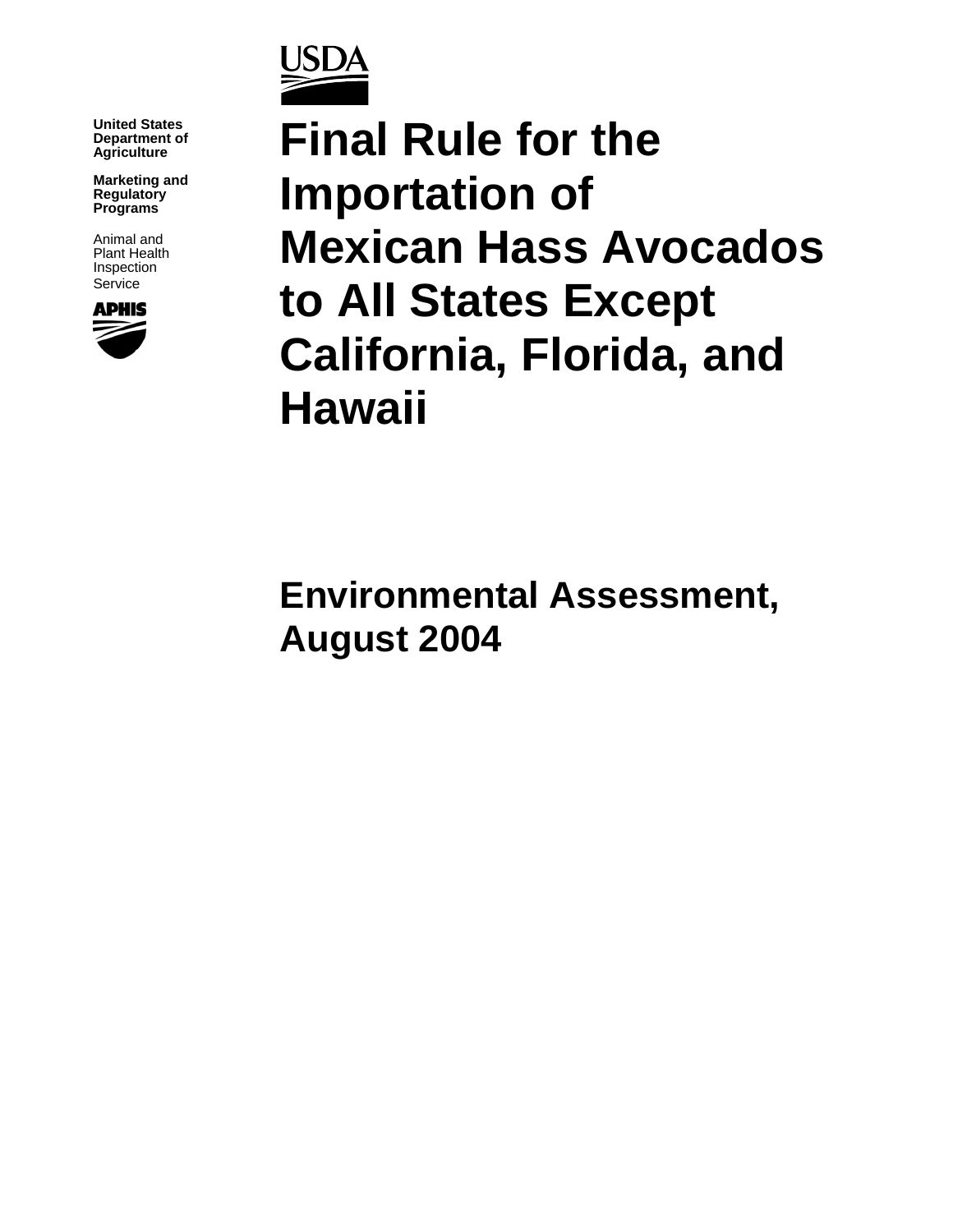# **Proposed Rule for the Importation of Mexican Hass Avocados to All States Except California, Florida, and Hawaii**

### **Environmental Assessment, August 2004**

#### **Agency Contact:**

Karen Bedigian Import Specialist Phytosanitary Issues Management Team Plant Protection and Quarantine Animal and Plant Health Inspection Service U.S. Department of Agriculture 4700 River Road, Unit 140 Riverdale, MD 20874–1236

The U.S. Department of Agriculture (USDA) prohibits discrimination in all its programs and activities on the basis of race, color, national origin, sex, religion, age, disability, political beliefs, sexual orientation, and marital or family status. (Not all prohibited bases apply to all programs.) Persons with disabilities who require alternative means for communication of program information (Braille, large print, audiotape, etc.) should contact USDA's TARGET Center at (202) 720–2600 (voice and TDD).

To file a complaint of discrimination, write USDA, Director, Office of Civil Rights, Room 326–W, Whitten Building, 1400 Independence Avenue, SW, Washington, DC 20250–9410 or call (202) 720–5964 (voice and TDD). USDA is an equal opportunity provider and employer.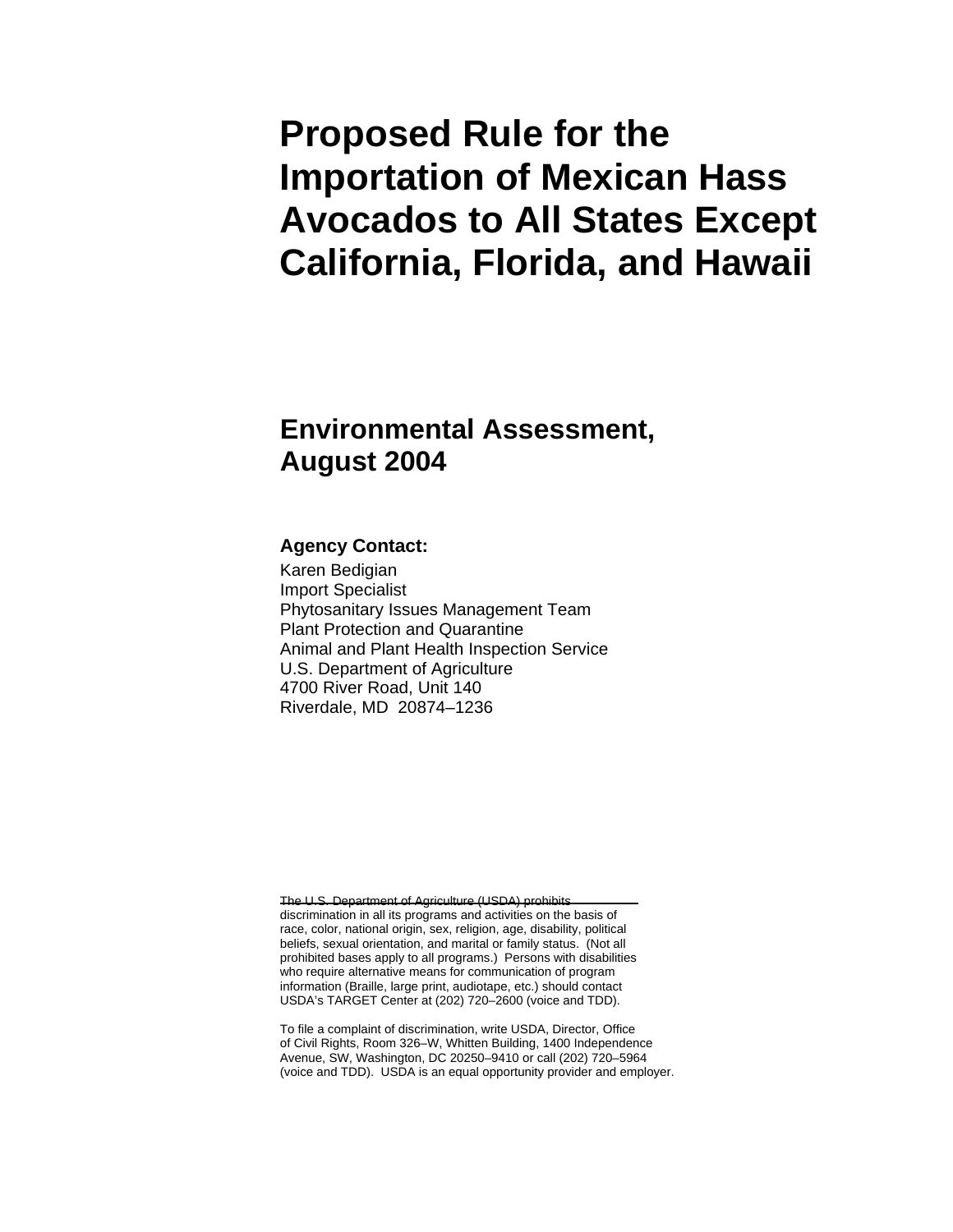## **Table of Contents**

| L.     | Need for Proposed Action  1<br>А.                                                                                                                                                      |
|--------|----------------------------------------------------------------------------------------------------------------------------------------------------------------------------------------|
|        | Purpose and Need for Action  2<br>В.                                                                                                                                                   |
| II. I  | Alternatives  3<br>A.<br>Proposed Rule to Allow for Importation of<br>В.<br>Hass Avocados to All States Except California,<br><b>Florida, and Hawaii</b><br>(Preferred Alternative)  6 |
| Ш.     | <b>Environmental Impacts of the Proposed Action</b><br>and Its Alternatives  6                                                                                                         |
| IV.    | Special Considerations  8<br>Environmental Justice  8<br>А.<br>Protection of Children's Health  8<br>В.<br>Endangered and Threatened Species  8<br>C.                                  |
| V.     |                                                                                                                                                                                        |
| VI.    |                                                                                                                                                                                        |
| VII. I | Consultation and Review  11                                                                                                                                                            |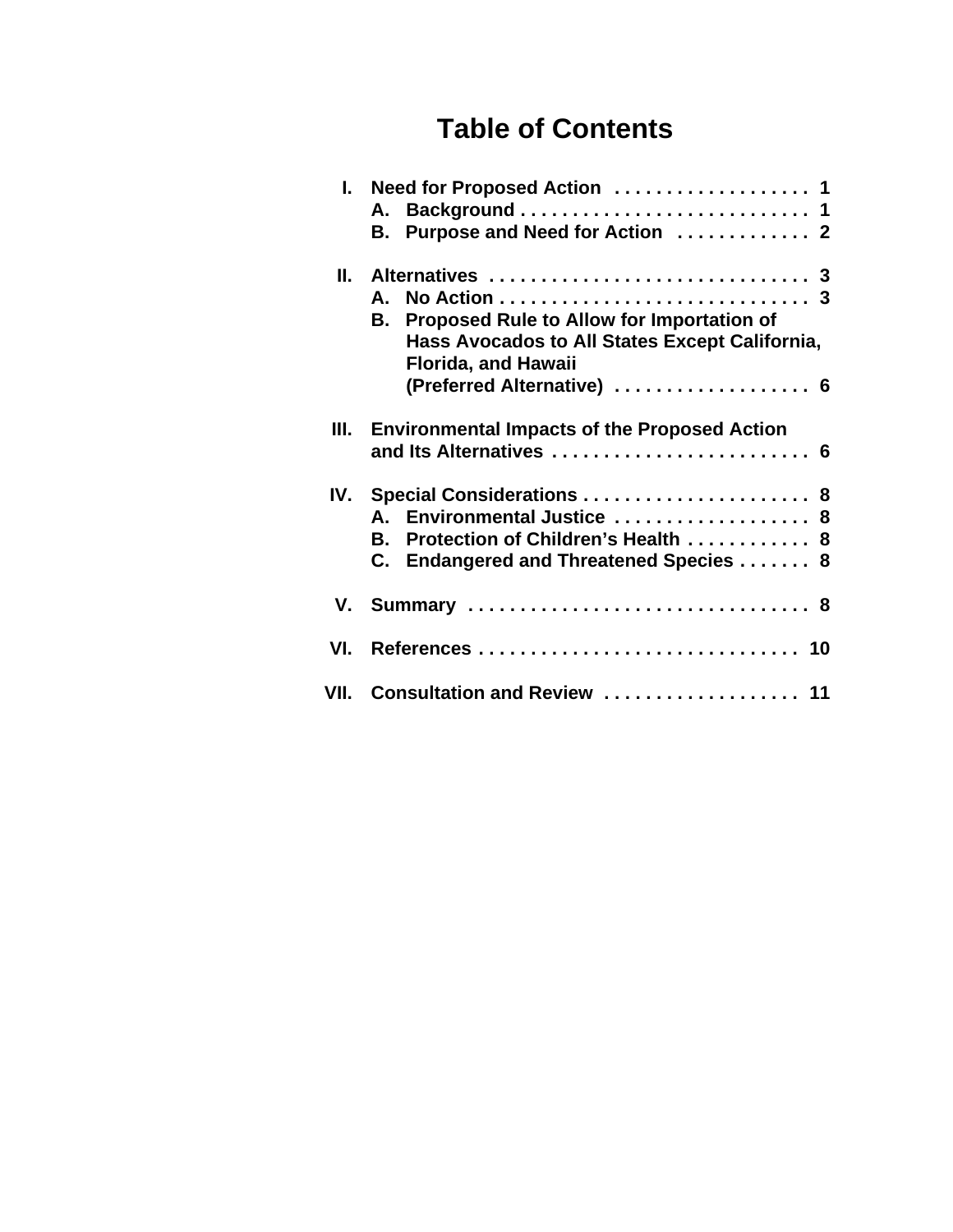### **I. Need for Action**

The United States Department of Agriculture (USDA), Animal and Plant Health Inspection Service (APHIS), Plant Protection and Quarantine (PPQ) is amending the regulations for the importation of plants and plant products (7 Code of Federal Regulations (CFR) part 319) to allow for the importation of Hass Avocados from Mexico into the United States during the entire year.

#### **A. Background**

In 2001, the U.S. Department of Agriculture (USDA), Animal and Plant Health Inspection Service (APHIS), amended 7 CFR 319, governing the importation of fresh Hass avocados from Mexico to the United States. The Fruits and Vegetables phytosanitary regulation contained in 7 CFR 319.56 prohibits or regulates the importation of fruits and vegetables into the United States. The regulation in 7 CFR 319.56–2ff currently allows for the importation of fresh Hass variety avocados *(Persea americana)* from Michoacan, Mexico, into the United States for distribution into approved States under permit issued in accordance with the regulations. The avocados may be imported between October 15 and April 15 of the following year. The avocados are to be distributed only in the following States: Colorado, Connecticut, Delaware, the District of Columbia, Idaho, Illinois, Indiana, Iowa, Kansas, Kentucky, Maine, Maryland, Massachusetts, Michigan, Minnesota, Missouri, Montana, Nebraska, New Hampshire, New Jersey, New York, North Dakota, Ohio, Pennsylvania, Rhode Island, South Dakota, Utah, Vermont, Virginia, West Virginia, Wisconsin, and Wyoming.

The imported fruit is only allowed in commercial shipments and under specific conditions established in the regulation. These conditions, including pest surveys in the approved municipalities and orchards, field sanitation practices, packinghouse procedures, shipping requirements, and various other safeguards are necessary to prevent the importation of plant pests on Hass avocados from Mexico. The regulation is designed to prevent the introduction and dissemination of fruit flies and other injurious plant pests and diseases that are new to or not widely distributed in the United States.

APHIS has responsibility for taking actions to exclude, eradicate, and/or control plant pests, including pests known to follow the pathway of Hass avocados imported from Michoacan, Mexico, under the Plant Protection Act (7 United States Code (U.S.C.) 7701 *et seq*.). APHIS has been delegated the authority to administer these statutes and has promulgated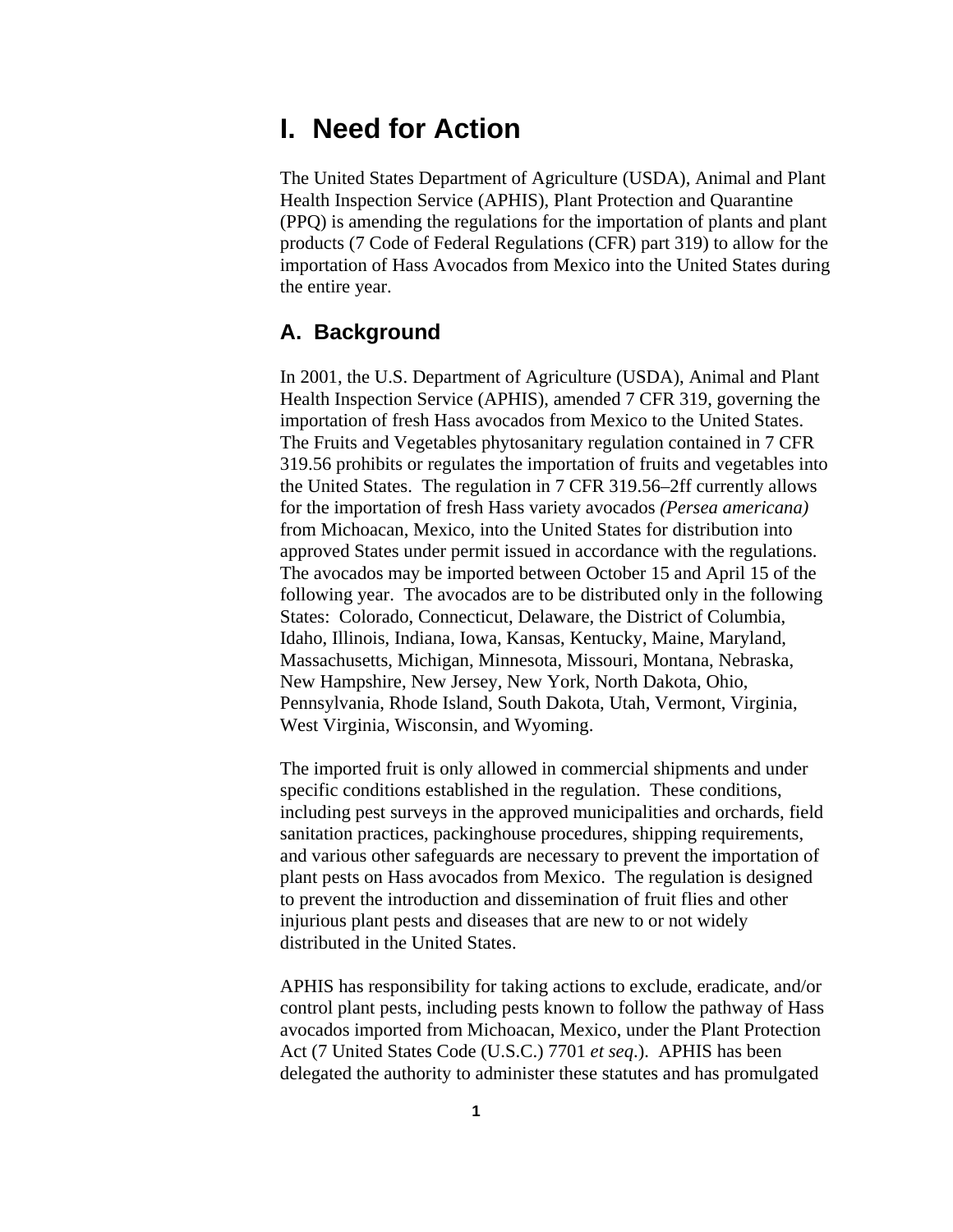Quarantines and Regulations (7 CFR 319) which regulate the importation of commodities and means of conveyance to help protect against the introduction and spread of harmful plant pest species, provide for the control, and minimize the economic, ecological, and human health impacts that harmful pests can cause.

Based on Mexico's recent request and review of the pest risks associated with the importation of avocados from Mexico, APHIS initially proposed to remove the distribution restrictions on Hass avocados and allow the importation of Hass avocados from Mexico into all States year round. All other conditions and safeguards currently in the regulation would remain applicable for the importation of Hass avocados from Michoacan, Mexico.

#### **B. Purpose and Need for Action**

The purpose of the rule change as originally proposed, was to remove certain restrictions on the importation of Mexican Hass avocados and expand the geographic area of distribution to all States; shipping to all States year-round would be permitted.

Prior to 1914, avocados were allowed importation into the United States from Mexico. In 1914, U.S. plant health officials prohibited the importation of fresh avocados from Mexico because of the presence of avocado seed weevils (*Heilipus lauri*) in Mexico. In July 1994, Sanidad Vegetal, the plant protection branch of the Mexican Ministry of Agriculture and Water Resources, requested that APHIS allow fresh Hass avocado fruit from approved orchards in approved municipalities in the State of Michoacan, Mexico, to be imported into the northeastern United States. In response to the request from the Government of Mexico, APHIS proposed and implemented a rule to allow fresh Hass avocado fruit from Michoacan, Mexico, to be imported into the northeastern United States. A pest risk assessment was prepared to consider issues related to this request from Mexico for the importation of Hass avocados (USDA, APHIS, 1995) and the findings of that document are incorporated by reference. The Fruits and Vegetables regulation was amended and APHIS published a final rule in February 1997 to provide for fresh Hass avocado fruit grown in Mexico to be imported into the United States subject to certain conditions specified in the regulations.

The Government of Mexico has requested APHIS to further expand the importation of Hass avocados into the United States in accordance with Chapter 7, section B, Agriculture and Sanitary and Phytosanitary Measures of the North American Free Trade Agreement (NAFTA). In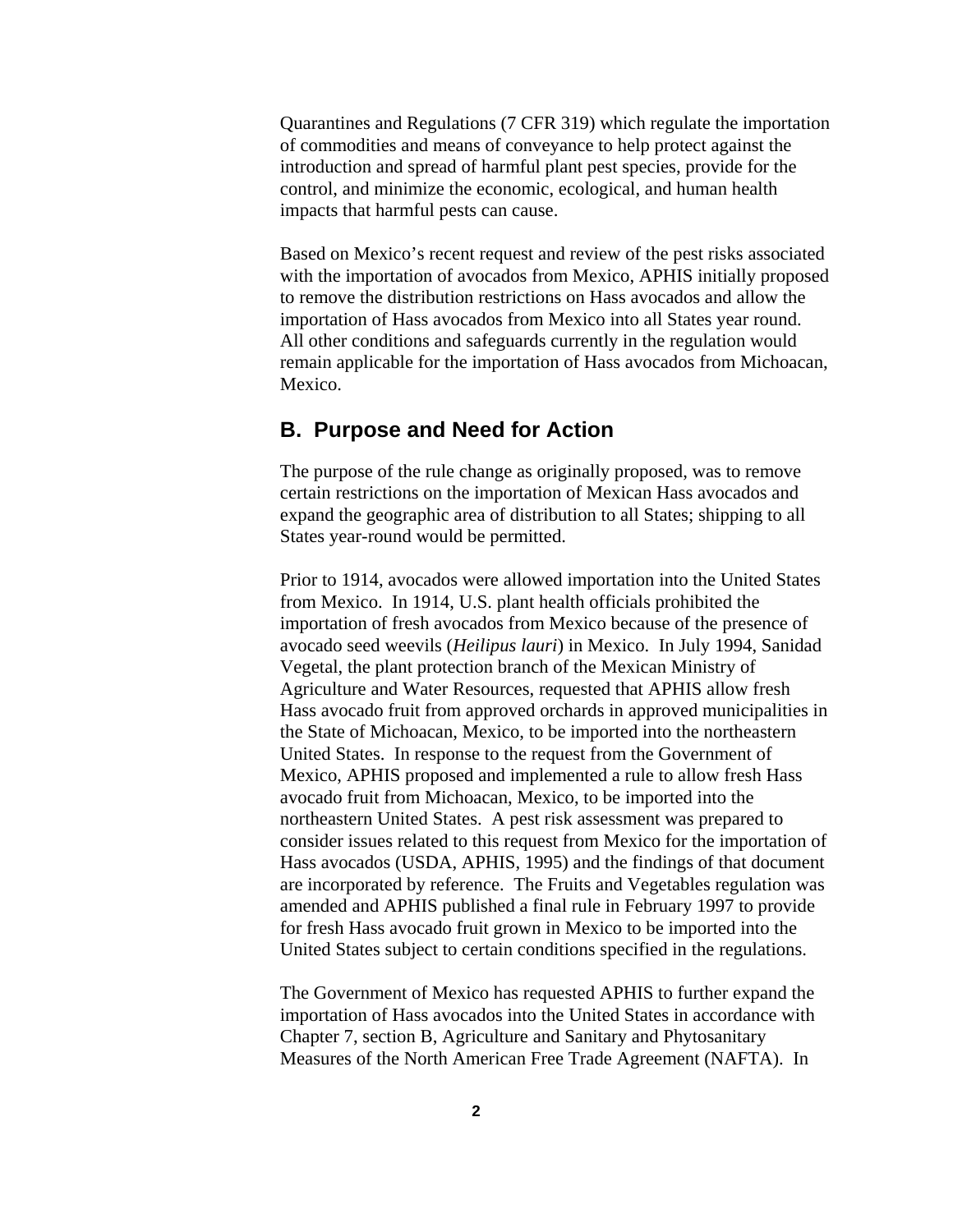responding to this request, APHIS has completed a risk assessment, Importation of Avocado Fruit (*Persea americana* Mill*. var. 'Hass')* from Mexico, analyzing the risks of expanding the existing avocado program. This change would include the removal of geographic and seasonal restrictions on the importation of Hass avocados from Mexico. APHIS must consider such requests according to the terms agreed to by the United States as a signatory party to NAFTA and the General Agreement on Trade and Tariffs.

APHIS considered Mexico's request and determined it is consistent with international trade agreements for facilitating trade. The Council on Environmental Quality's (CEQ) implementing regulations for the National Environmental Policy Act of 1969 (NEPA) (42 United States Code (U.S.C.) 4321 *et seq.*) requires Federal agencies to "[b]riefly provide sufficient evidence and analysis for determining whether to prepare an environmental impact statement or a finding of no significant impact" (40 CFR 1508.9 (a)(1)). This environmental assessment (EA), Proposed Rule for Import of Mexican Hass Avocados to All States, dated March 2004, was prepared to consider the potential for environmental impacts from the proposed changes to the regulation and to allow the interested public an opportunity to comment. This EA complies with the provisions of NEPA (42 U.S.C. 4321–4327), CEQ's NEPA implementing regulations (40 CFR 1500–1508), and Executive Order 12114, Environmental Effects Abroad of Major Federal Actions.

### **II. Alternatives**

The alternatives considered within include (1) the no action alternative, which is the continuation of the importation of Hass avocados from Mexico into the United States, as stated in the current regulation, under specific conditions of entry (no change would be made to the regulation), and (2) a change to the Fruits and Vegetables regulation as proposed, that would allow for year- round importation to all States except California, Florida, and Hawaii during the first 2 years. Each is described briefly in this section and the potential impacts of each are considered in the following section.

#### **A. No Action**

The no action alternative, which is simply the continuation of the importation of Hass avocados from Mexico into the United States, as stated in the current regulation (7 CFR 319.56–2ff), would remain the same.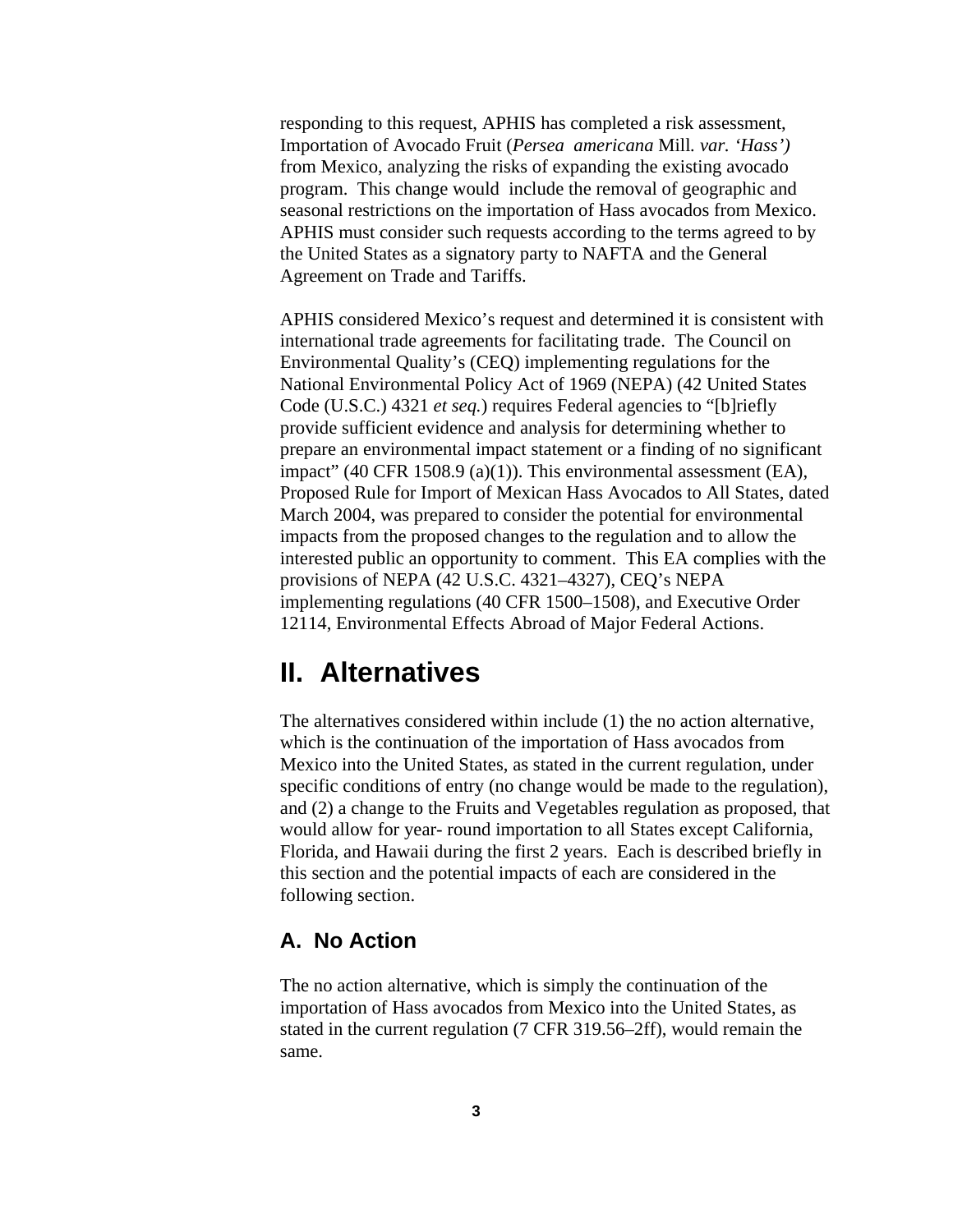The importation of Mexican avocados is managed using a systems approach. The current regulations allow for fresh Mexican Hass avocados to be imported from Michoacan, Mexico, into the United States for distribution to approved States and only under a permit with the following conditions:

- (a) The avocados may be imported in commercial shipments only.
- (b) The avocados may be imported only between October 15 and April 15 of the following year.
- (c) The avocados may only be distributed in the following States: Colorado, Connecticut, Delaware, the District of Columbia, Idaho, Illinois, Indiana, Iowa, Kansas, Kentucky, Maine, Maryland, Massachusetts, Michigan, Minnesota, Missouri, Montana, Nebraska, New Hampshire, New Jersey, New York, North Dakota, Ohio, Pennsylvania, Rhode Island, South Dakota, Utah, Vermont, Virginia, West Virginia, Wisconsin, and Wyoming.

In addition to the above conditions, other safeguarding measures are also required including field surveys, trapping activities, field sanitation, host resistance, post-harvest safeguards, winter shipping, packinghouse inspection, and port of arrival inspections.

- **1. Field Surveys** The municipality must be approved by APHIS and surveyed at least annually and found to be free of Mediterranean fruit fly, *Ceratitis capitata,* the large avocado seed weevil, *Heilipus lauri,* the small avocado seed weevils, *Conotrachelus aguacatae, Contrachelus perseae,* and the avocado seed moth, *stenoma catenifer.* Certification is dependent upon pests not being found in the municipalities. The surveys include foliage sampling, fruit cutting, and visual inspection. The surveys must be conducted during the growing season and completed prior to the harvest of the avocados.
- **2. Trapping** Trapping must be conducted in the orchard for the fruit flies *Anastrepha ludens, A. serpentina,* and *A. striata.* If one fruit fly is trapped, at least 10 additional traps are set in a 50-hectare area immediately surrounding the trap find. If another fruit fly is found within 30 days in a surrounding area of 260 hectares of the initial find, malathion bait treatments must be applied in the affected orchard in order for the orchard to remain eligible to export avocados.
- **3. Field Sanitation** It is the responsibility of the avocado grower or orchard owner to perform sanitation measures. Dead branches on avocado trees in the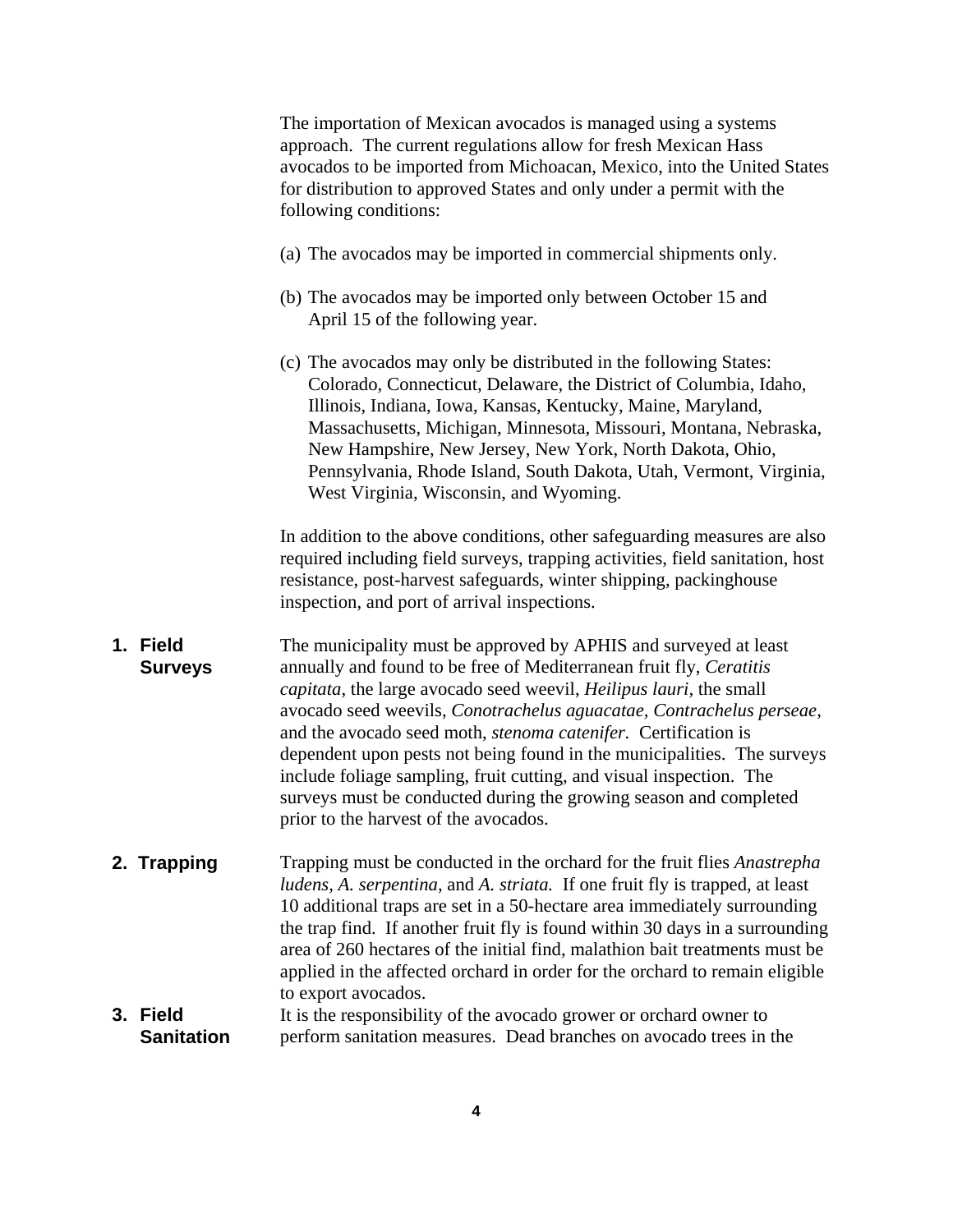orchard must be pruned and removed from the orchard. Fallen fruit must be collected and removed weekly.

- **4. Host Resistance** Hass avocados are easily identified from other varieties by their pebbly skin texture, characteristic shape and size, and black color when ripe. They offer a natural resistance to pests and are a very poor host to certain *Anastrepha spp.* found in Mexico.
- **5. Postharvest Safeguards** Harvested avocados must be placed in field boxes or field containers that are marked with the approved orchard registration number. The avocados must be moved from the orchard to the packinghouse within 3 hours of harvest or they must be protected from fruit fly infestation until moved. At the packinghouse, the identity of the orchard must be maintained from the field boxes to the shipping containers. Prior to packing in boxes, each avocado must be cleaned of all stems, leaves, and other portions of plants, and labeled with the registration of the packinghouse. All avocados must be packed in clean, new boxes or clean plastic reusable crates. The boxes or crates must be clearly marked with the identity of the grower, packinghouse, and exporter, and a specific statement regarding States where the avocados are "not for distribution."

The boxes of avocados must be placed in a refrigerated truck or container and remain in that truck or container under seal while in transit through Mexico to the port of first arrival in the United States. All shipments of avocados must be accompanied by a phytosanitary certificate issued by Sanidad Vegetal certifying that the conditions specified in the regulation have been met.

- **6. Winter Shipping** The current regulation limits the shipment and distribution of Mexican Hass avocados to the timeframe between October 15 and April 15 of the following year.
- **7. Packinghouse Inspection and Fruit Cutting** The packinghouse must be registered with Sanidad Vegetal and must be listed as an approved packinghouse in their annual work plan as provided to APHIS. The operations of the packinghouse must meet the following conditions: (a) accept fruit only from orchards certified by Sanidad Vegetal for participation in the avocado export program, (b) all openings to the outside must be covered by screening with openings of not more than 1.6 millimeters or by some other barrier that prevents the entry of insects, (c) it must have double doors at the entrance of the facility and at the interior entrance to the avocado packing area, (d) prior to the culling process, a sample must be selected per shipment, cut and inspected by Sanidad Vegetal and found free from pests, (e) identity of the avocados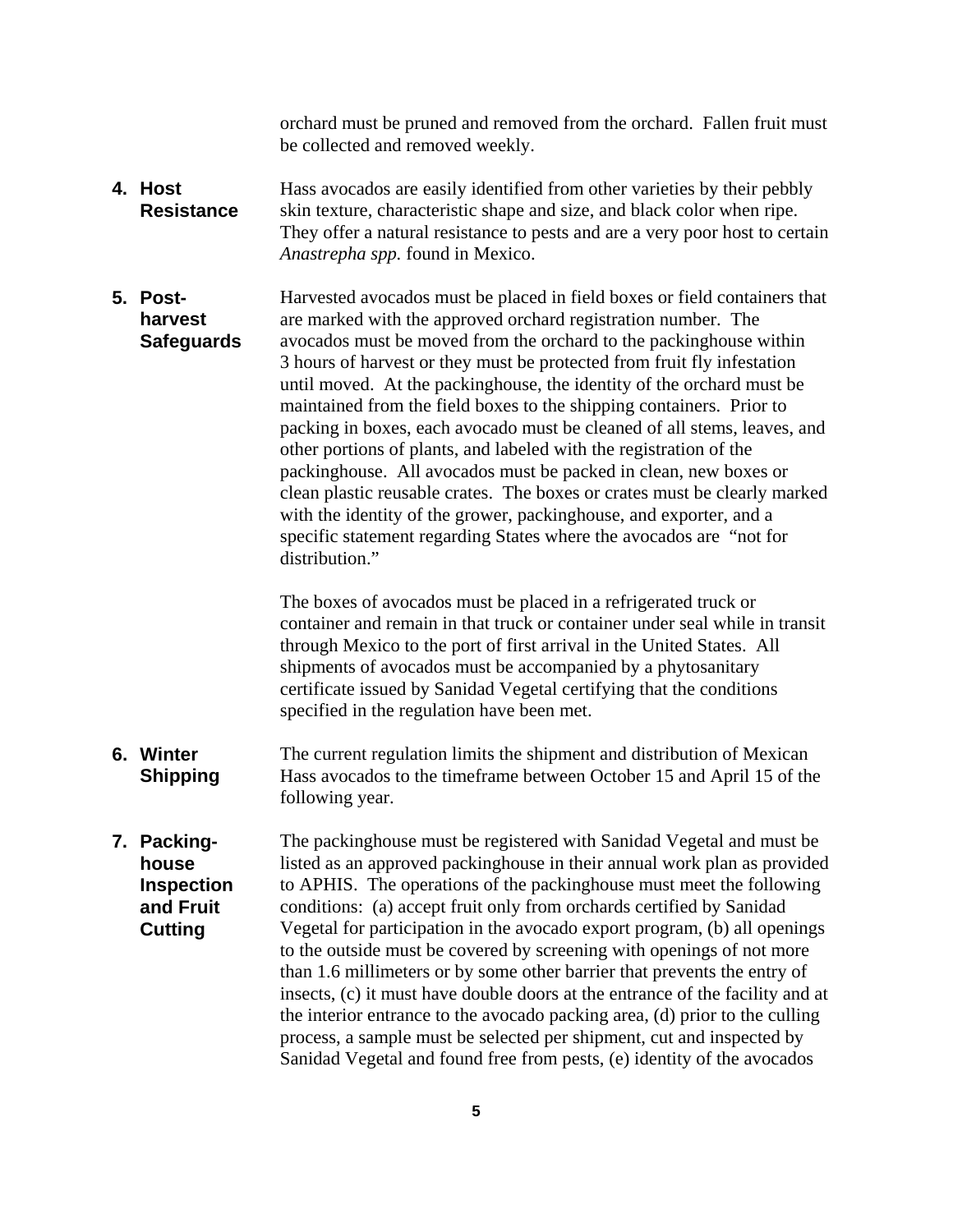must be maintained from field boxes or containers to the shipping boxes, (f) each avocado fruit must be cleaned of all stems, leaves, and other plant parts and labeled with a packinghouse registration number, (g) the avocados must be packed in clean new boxes or plastic reusable crates and clearly marked with the identity of the grower, packinghouse, exporter, and statement of "Not for distribution in States," (h) boxes must be placed in a refrigerated truck or refrigerated container and sealed while in transit through Mexico to the United States and, (i) any avocados that have not been packed or loaded for shipment must remain in the screened packing area. These are the current measures in 7 CFR 319.56 designed to regulate Mexican Hass avocados into the United States.

### **B. Final Rule to Allow for Importation of Hass Avocados to All States Except California, Florida, and Hawaii (Preferred Alternative)**

The final rule is very similar to the current regulation with its conditions of entry as maintained in the systems approach (a defined set of phytosanitary measures, at least two of which have an independent effect in the mitigation of pest risk associated with the movement of commodities). Currently, the regulation allows for limited importation of Hass avocados from Mexico into 31 States and the District of Columbia. Also, avocados may only be imported between October 15 and April 15 of the following year.

This alternative would change 7 CFR part 319–ff, according to the final rule, and allow the importation of fresh Mexican Hass avocados (*Persea americana* Mill. var. 'Hass') from Michoacan, Mexico, year-round to all States except California, Florida, and Hawaii during the first 2 years after publication of the final rule. The same mitigation measures and requirements in the current regulation for importation of Hass avocados from Mexico would remain in effect as an additional safeguard measures.

### **III. Environmental Impacts of the Action and Its Alternatives**

Environmental impacts associated with implementation of the rule would be as a result of inadvertent release and establishment of avocado plant pests, including three species of seed weevils, one species of stem weevil, one species of seed moth, and several species of exotic fruit flies. Establishment of these plant pests would present a potential threat to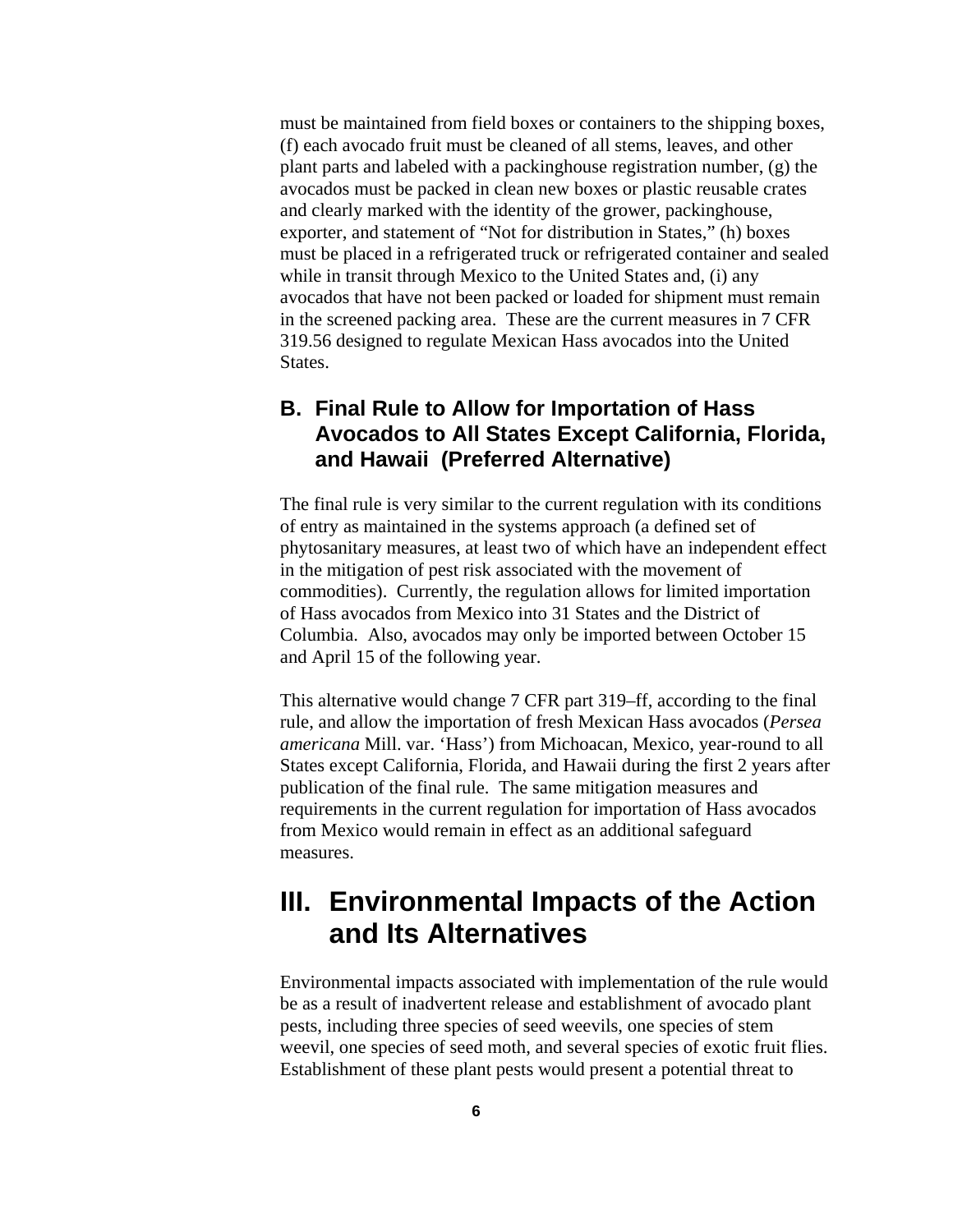U.S. agriculture. In responding to the Mexican request to remove certain restrictions on the importation of Hass avocados from the State of Michoacan, Mexico, APHIS officials prepared a pest risk assessment dated February 2004, Importation of Avocado Fruit (*Persea americana* Mill*. var.'Hass* ') from Mexico.

Mexico uses a systems approach to export avocados to the United States. The pest risk analysis that supported the present regulation also supports the alternative for removal of all restrictions on the importation of Hass avocados from Mexico. The systems approach program, developed by APHIS, begins with the Mexican export requirements and adds additional phytosanitary requirements. A risk management analysis was performed on the Mexican avocado import program. This analysis concluded that the systems approach acts in a fail-safe manner in that multiple safeguards are built into the process. If one mitigation measure is not completely successful, then one of the other safeguards in place will ensure that the risk of entry of a quarantine pest into the United States into an area where it can become established is insignificant. The system will be closely monitored by APHIS, and any pest detections or irregularities will result in immediate actions within Mexico to eliminate the pest risk, including the prohibition of importing some or all avocados from Mexico.

In the highly unlikely event that an avocado pest should be introduced into the United States and threaten to become established, appropriate eradication actions within Mexico would likely be initiated. Such actions would likely involve the use of pesticides in a localized area. The area affected would likely be small because it is anticipated that any pests would be detected before they became widespread. The weevils and seed moth are specific to avocados and, thus, would only be found in association with avocado trees. The fruit flies are not as host-specific and could be located away from avocado orchards; however, areas where they are most likely to become established are regularly monitored for exotic fruit fly activity. Any analysis of possible actions against exotic pests that may become established would be extremely speculative at this time and would not serve any useful purpose.

In the unlikely event that a pest threatens to become established somewhere in the United States as a result of the importation of Hass avocados from Michoacan, Mexico, and actions are required of APHIS, an EA would be prepared to look at the site-specific details necessary to eradicate the pest. Any eradication plan or program would not be undertaken before a separate environmental process was completed.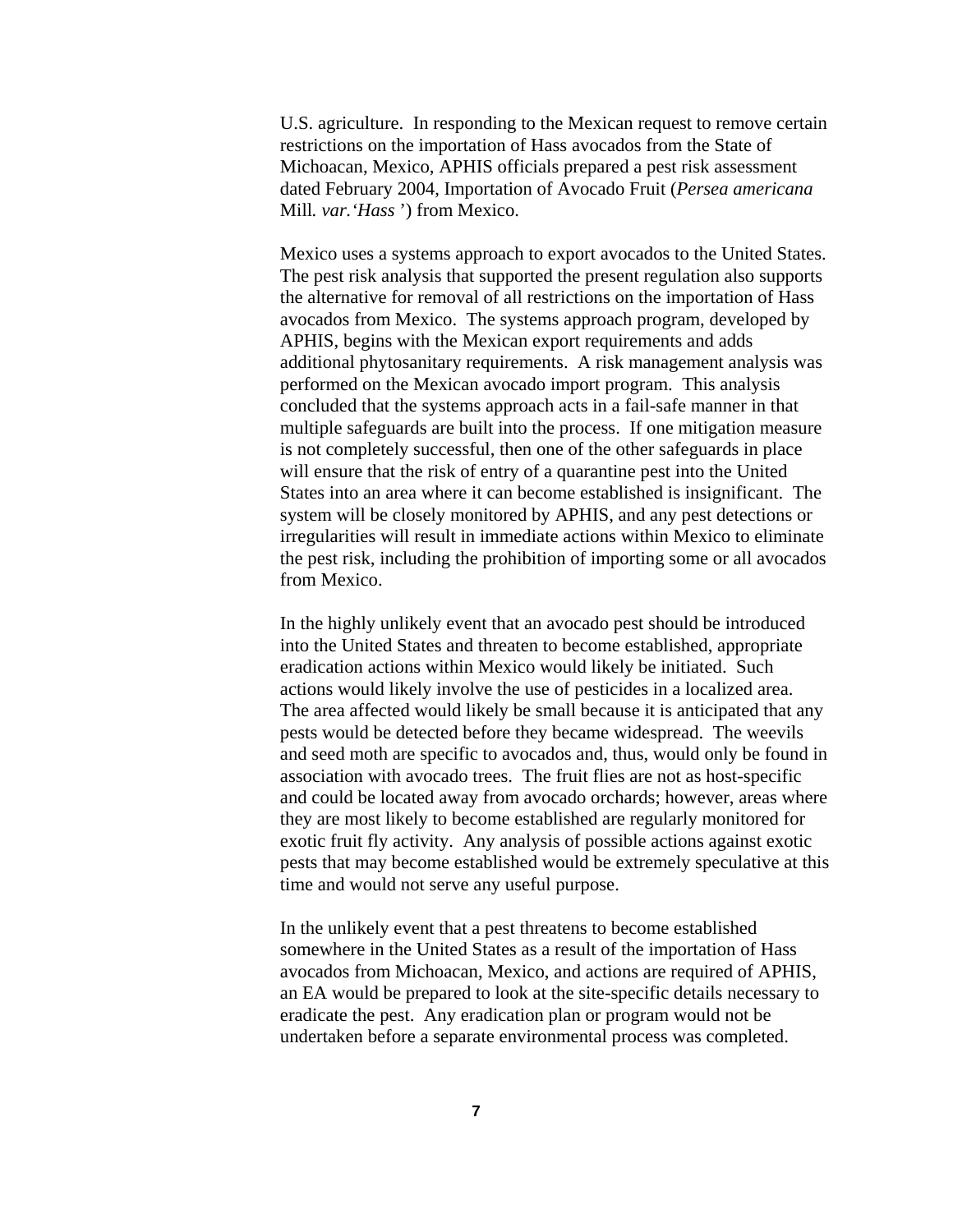### **IV. Special Considerations**

#### **A. Environmental Justice**

Consistent with Executive Order 12898, "Federal Actions to Address Environmental Justice in Minority Populations and Low-Income Populations" (59 *Federal Register* (FR) 7629–7633), and the Departmental Regulation 5600–2, Environmental Justice, dated December 15, 1997, APHIS considered the potential for disproportionately high and adverse human health or environmental effects on any minority populations. The proposed application for the importation of Hass avocados to all States will not result in adverse human health or environmental effects on any minority and low-income populations.

#### **B. Protection of Children's Health**

Consistent with Executive Order 13045, Protection of Children From Environmental Health Risks and Safety Risks (62 FR 19885–19888), APHIS considered the potential for disproportionately high and adverse environmental health and safety risks to children. It was determined that no disproportionate effects on children are anticipated as a consequence of implementing the preferred alternative.

#### **C. Endangered and Threatened Species**

The Endangered Species Act of 1973 (16 U.S.C. 4332 *et seq.*) requires that Federal agencies review their actions to ensure that they do not jeopardize the continued existence of a federally listed endangered or threatened species (listed species). Further, agencies are required to consult with the U.S. Fish and Wildlife Service or the National Marine Fisheries Service if their actions may adversely affect federally listed species. A review of the proposed action indicates that it is not likely to adversely affect threatened and endangered species or their habitats.

### **V. Summary**

The evidence, assumptions, and conclusions of the 2004 risk assessment, Importation of Avocado Fruit (*Persea americana* Mill*. var.'Hass'*) from Mexico appear to support the proposed changes in the regulation for importation of Hass avocados. In 6 years of experience, the surveys, inspections, and fruit cuttings have not detected the presence of any insect pests in the importation of Mexican Hass avocados. The initial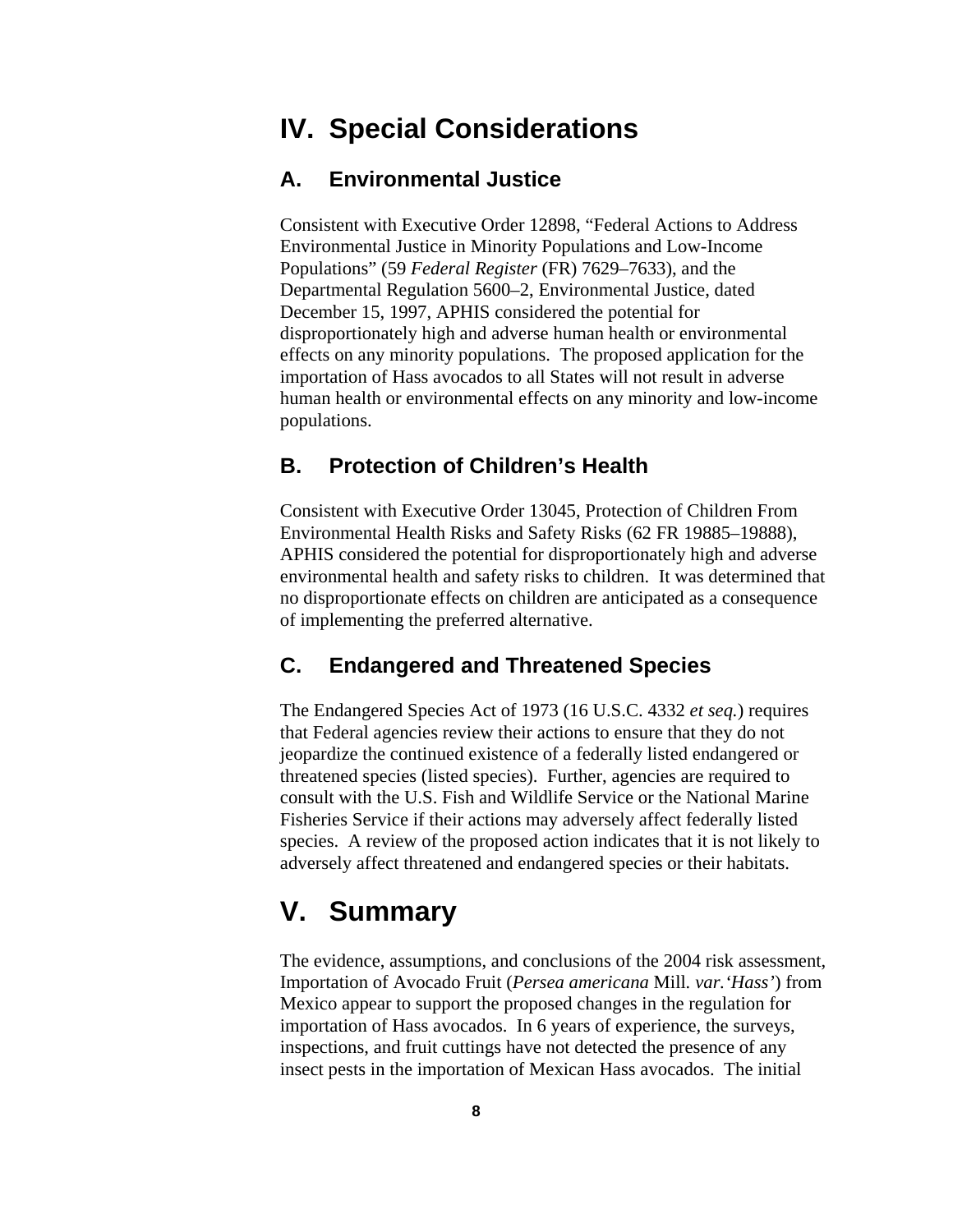EA analyzed the environmental risks associated with the importation of Mexican Hass avocados from Mexico into all States. However, as a result of public comments and considerations, the final rule will allow for the importation of Mexican Hass avocados into all States except California, Florida, and Hawaii during the first 2 years of implementing the expanded regulation. The results of the environmental assessment and risk assessment remain the same and indicate that the risk of a plant pest outbreak occurring in the United States from this action, if the proposal is adopted, is highly unlikely and, therefore, the risk to the quality of the human environment does not appear to be significant.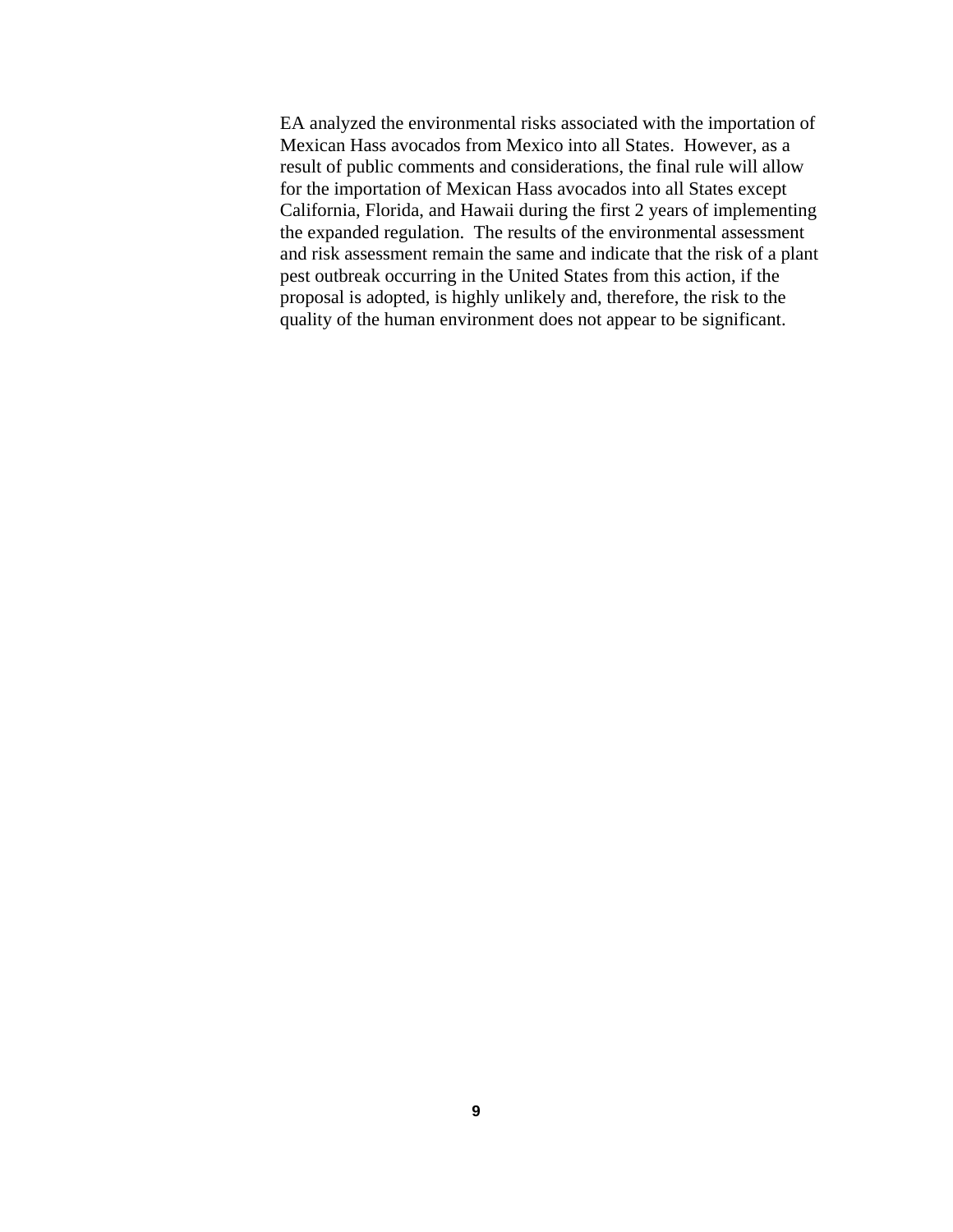### **VI. References**

USDA, 2004. Importation of Avocado Fruit (Persea americana Mill. var. Hass) from Mexico. A Risk Assessment. August 2004, USDA, APHIS, PPQ, CHPST, MD.

USDA, 2004. Importation of Avocado Fruit (Persea americana Mill. var. Hass) from Mexico. A Risk Assessment. February 2004, USDA, APHIS, PPQ, CHPST, MD.

Miller, C.E., Green, A.S., Harabin, V., and Stewart, R.D., 1995. Risk management analysis: a systems approach for Mexican avocado. May 1995. USDA, APHIS, Riverdale, MD.

Sequeira, R., Millar, L., and Bartels, D., 2001. Identification of susceptible areas for the establishment of *Anastrepha* spp. fruit flies in the United States and analysis of selected pathways. North American Plant Protection Agency, Ottawa, Canada. (In press)

USDA, 1995. Importation of avocado fruit *(Persea americana)* from Mexico: supplemental pest risk assessment. May 1995. USDA, APHIS, PPQ, Riverdale, MD.

USDA, 1996. Importation of avocado fruit *(Persea americana)* from Mexico: supplemental pest risk assessment-Addendum I. Estimates for the likelihood of pest outbreaks based on the draft final rule. USDA, APHIS, PPQ, Riverdale, MD.

USDA, APHIS, 1999. Evaluating APHIS Programs and Activities for Ensuring Protection of Children From Environmental Health Risks and Safety Risks. APHIS Directive 5600.3, dated September 9, 1999. USDA, APHIS, Riverdale, MD.

USDA, APHIS, 2001. Information memo for the record. USDA, APHIS, PPQ, Riverdale, MD. Prepared by Michael J. Firko, Assistant Director, and Edward V. Podleckis, Senior Plant Pathologist, APHIS-PPQ-Permits and Risk Assessment, dated April 30, 2001.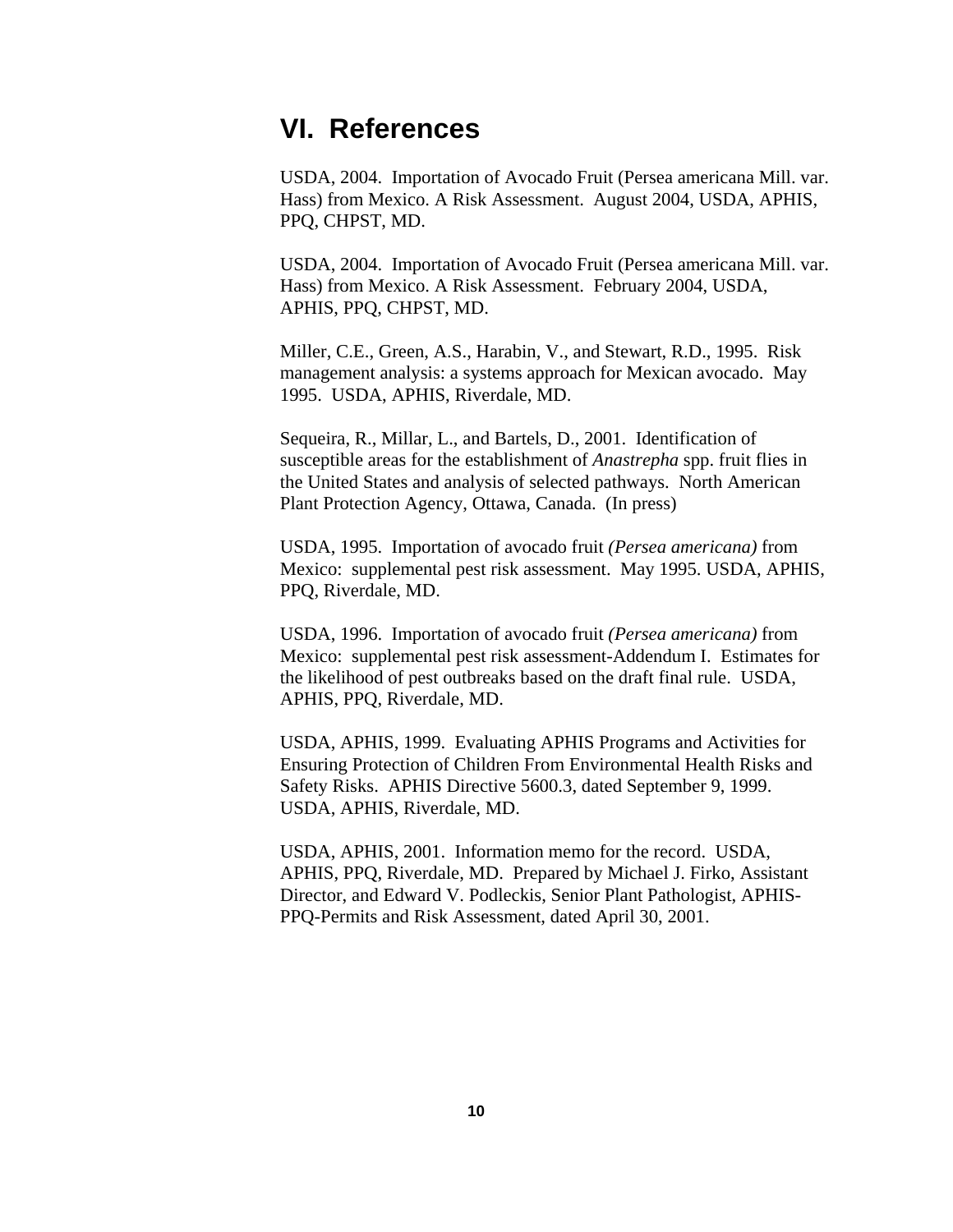### **VII. Consultation and Review**

Individuals within APHIS staffs were contacted for information or to review documents during the preparation of this EA. The staff addresses follow.

U.S. Department of Agriculture Animal and Plant Health Inspection Service Plant Protection and Quarantine Phytosanitary Issues Management, Unit 140 Riverdale, MD 20737–1236

U.S. Department of Agriculture Animal and Plant Health Inspection Service Policy and Program Development Environmental Services, Unit 149 Riverdale, MD 20737–1238

U.S. Department of Agriculture Animal and Plant Health Inspection Service Policy and Program Development Regulatory Analysis and Development, Unit 118 Riverdale, MD 20737–1238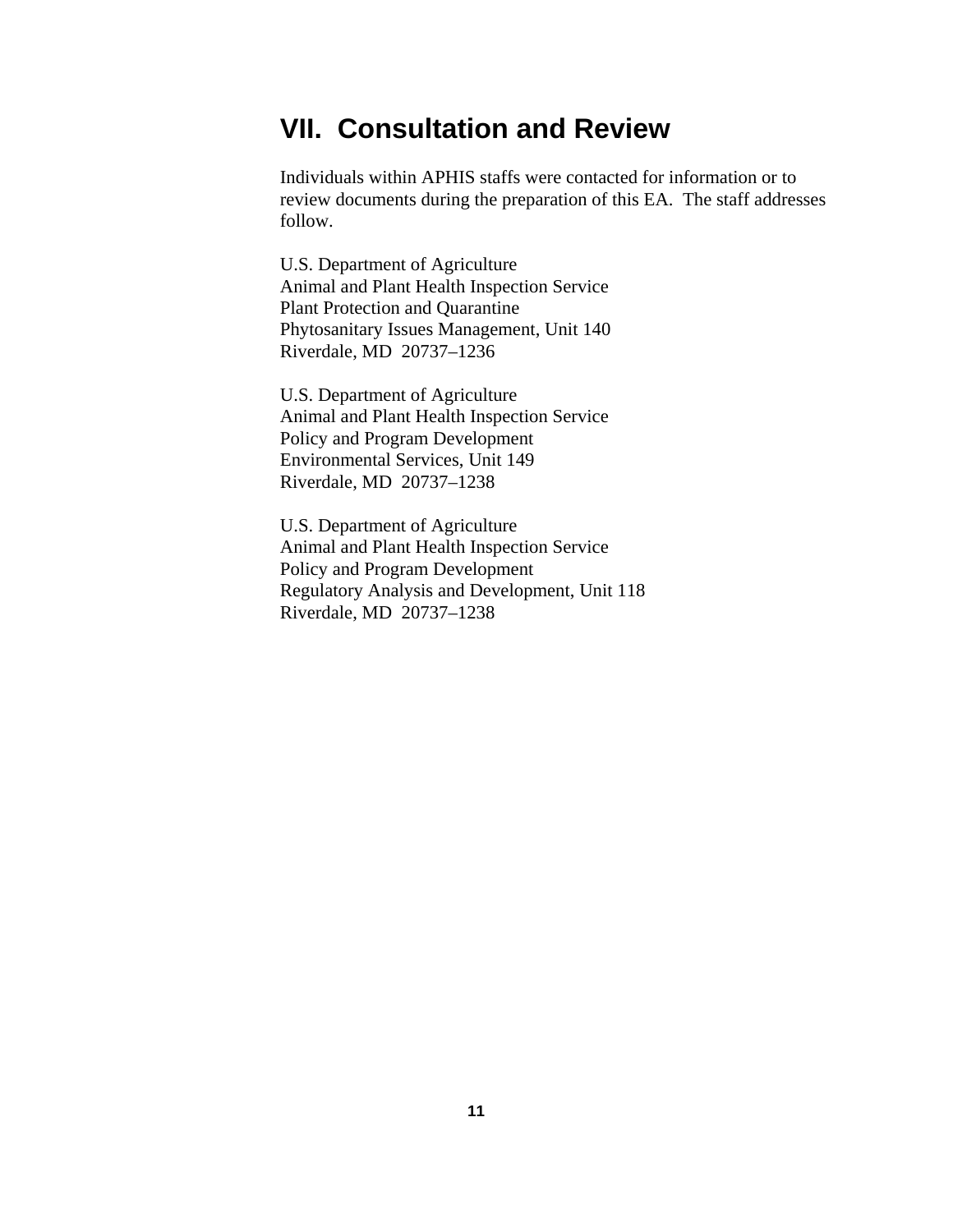#### **Finding of No Significant Impact Final Rule for Importation of Mexican Hass Avocados to All States Except California, Florida, and Hawaii Environmental Assessment, August 2004**

The U.S. Department of Agriculture (USDA), Animal and Plant Health Inspection Service (APHIS), has prepared an environmental assessment (EA) that assesses potential environmental impacts of a final rule to amend the regulations governing the importations of fruits and vegetables. This is a final rule for the importation and expansion of the distribution area and shipping season of fresh Hass avocado fruit grown in Michoacan, Mexico, to be imported into all states except California, Florida, and Hawaii during the first two years subject to certain conditions. The EA, incorporated by reference in this document, is available from:

> Phytosanitary Issues Management Plant Protection and Quarantine Animal and Plant Health Inspection Service U.S. Department of Agriculture 4700 River Road, Unit 140 Riverdale, Maryland 20737–1236

The initial EA analyzed two alternatives: (1) no action, and (2) final rule to allow for the importation of Hass Avocados to All States except California, Florida, and Hawaii. In the initial EA, APHIS, analyzed a proposed rule to import Mexican Hass avocados into all States at any time. As a result of the public comment process on the initial EA, APHIS considered a recommended and reasonable exception to allow for the importation of Mexican Hass Avocados to all States except California, Florida, and Hawaii during the first two years. In response to the comments received and considering the alternatives, APHIS has determined that the second alternative is its preferred alternative in that it further enhances its abilities to regulate and exclude injurious plant pests from the United States.

.

The analysis of this EA finds that there would be no significant impact of this action based upon the results of the 2001 Information Memo for the Record, the "Risk Management Analysis: A Systems Approach for Mexican Avocado, May 1995," and the "Importation of Avocado Fruit *(Persea americana)* from Mexico: Supplemental Pest Risk Assessment, May 1995," and the "Importation of Avocado Fruit (*Persea americana)* Mill.var. *'*Hass') from Mexico: A Risk Assessment, August 2004. Any analysis of possible actions against exotic pests would be extremely speculative at this time and would not serve any useful purpose. In the unlikely event that a plant pest becomes established somewhere in the United States as a result of Hass avocados imported from Michoacan, Mexico, and actions are required of APHIS, an environmental analysis will be conducted to look at the site-specific details necessary to perform a meaningful analysis.

APHIS considered the potential environmental consequences of each alternative and determined that there would be no significant impact on the quality of the human environment from the implementation of the preferred alternative. APHIS considered the impact the final rule would have on federally listed endangered and threatened species, according to the Endangered Species